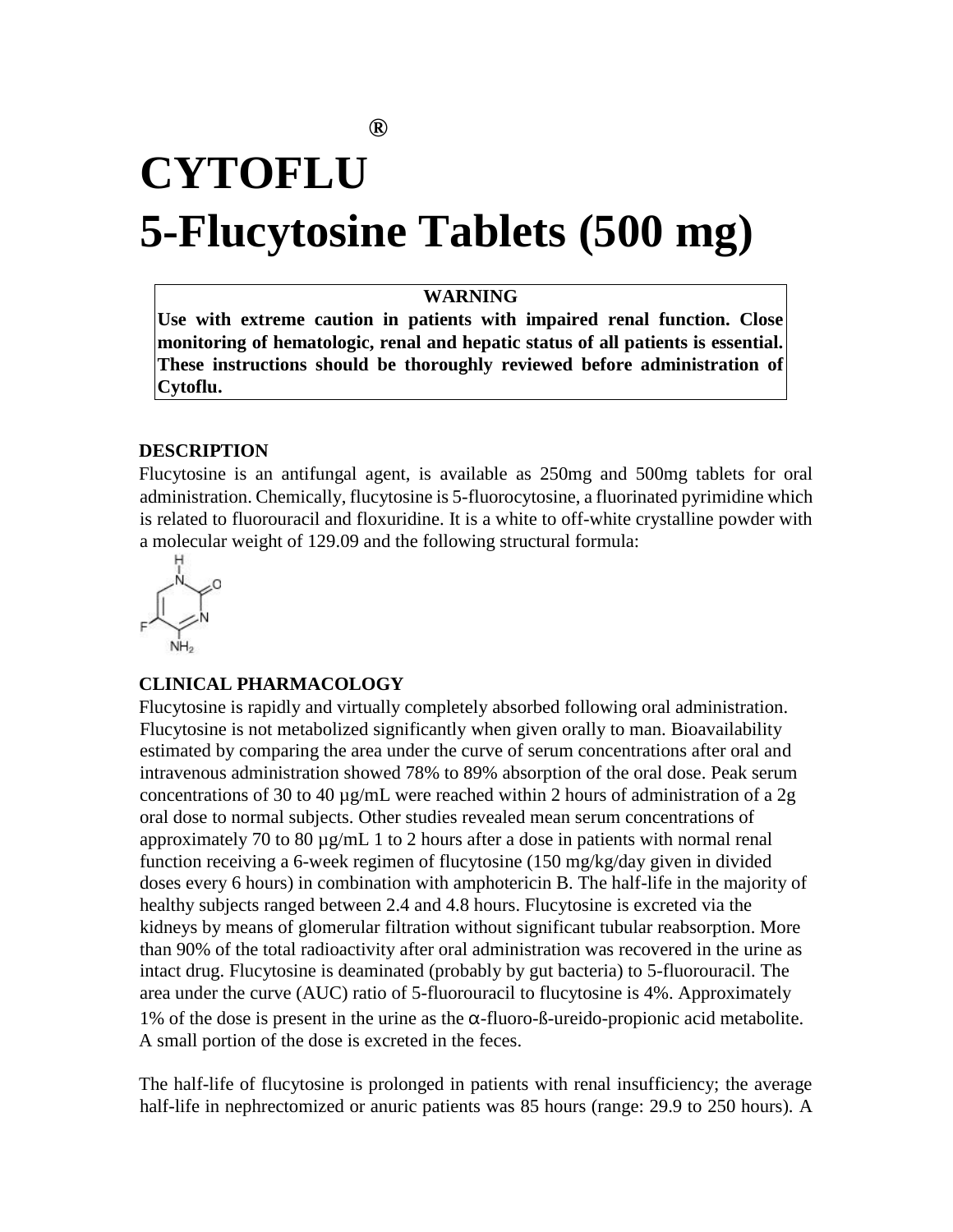linear correlation was found between the elimination rate constant of flucytosine and creatinine clearance.

*In vitro* studies have shown that 2.9% to 4% of flucytosine is protein-bound over the range of therapeutic concentrations found in the blood. Flucytosine readily penetrates the bloodbrain barrier, achieving clinically significant concentrations in cerebrospinal fluid.

## **Pharmacokinetics in Pediatric Patients**

Limited data are available regarding the pharmacokinetics of flucytosine administered to neonatal patients being treated for systemic candidiasis. After five days of continuous therapy, median peak levels in infants were 19.6 µg/mL, 27.7 µg/mL, and 83.9 µg/mL at doses of 25 mg/kg (N=3), 50 mg/kg (N=4), and 100 mg/kg (N=3), respectively. Mean time to peak serum levels was of  $2.5 \pm 1.3$  hours, similar to that observed in adult patients. A good deal of interindividual variability was noted, which did not correlate with gestational age. Some patients had serum levels  $> 100 \mu g/mL$ , suggesting a need for drug level monitoring during therapy. In another study, serum concentrations were determined during flucytosine therapy in two patients (total assays performed  $=10$ ). Median serum flucytosine concentrations at steady state were calculated to be  $57 \pm 10 \,\mu g/mL$  (doses of 50 to 125 mg/kg/day, normalized to 25 mg/kg per dose for comparison). In three infants receiving flucytosine 25 mg/kg/day (four divided doses), a median flucytosine half-life of 7.4 hours was observed, approximately double that seen in adult patients. The concentration of flucytosine in the cerebrospinal fluid of one infant was 43 µg/mL 3 hours after a 25 mg oral dose, and ranged from 20 to 67 mg/L in another neonate receiving oral doses of 120 to 150 mg/kg/day.

# **MICROBIOLOGY** Mechanism **of Action**

Flucytosine is taken up by fungal organisms via the enzyme cytosine permease. Inside the fungal cell, flucytosine is rapidly converted to fluorouracil by the enzyme cytosine deaminase. Fluorouracil exerts its antifungal activity through the subsequent conversion into several active metabolites, which inhibit protein synthesis by being falsely incorporated into fungal RNA or interfere with the biosynthesis of fungal DNA through the inhibition of the enzyme thymidylate synthetase.

## **Activity In Vitro**

Flucytosine exhibited activity against *Candida* species and *Cryptococcus neoformans*. *In vitro* activity of flucytosine is affected by the test conditions. It is essential to follow the approved standard method guidelines. $<sup>1</sup>$ </sup>

Susceptibility Tests *Cryptococcus neoformans*: No interpretive criteria have been established for *Cryptococcus neoformans*<sup>1</sup> *.* 

*Candida*: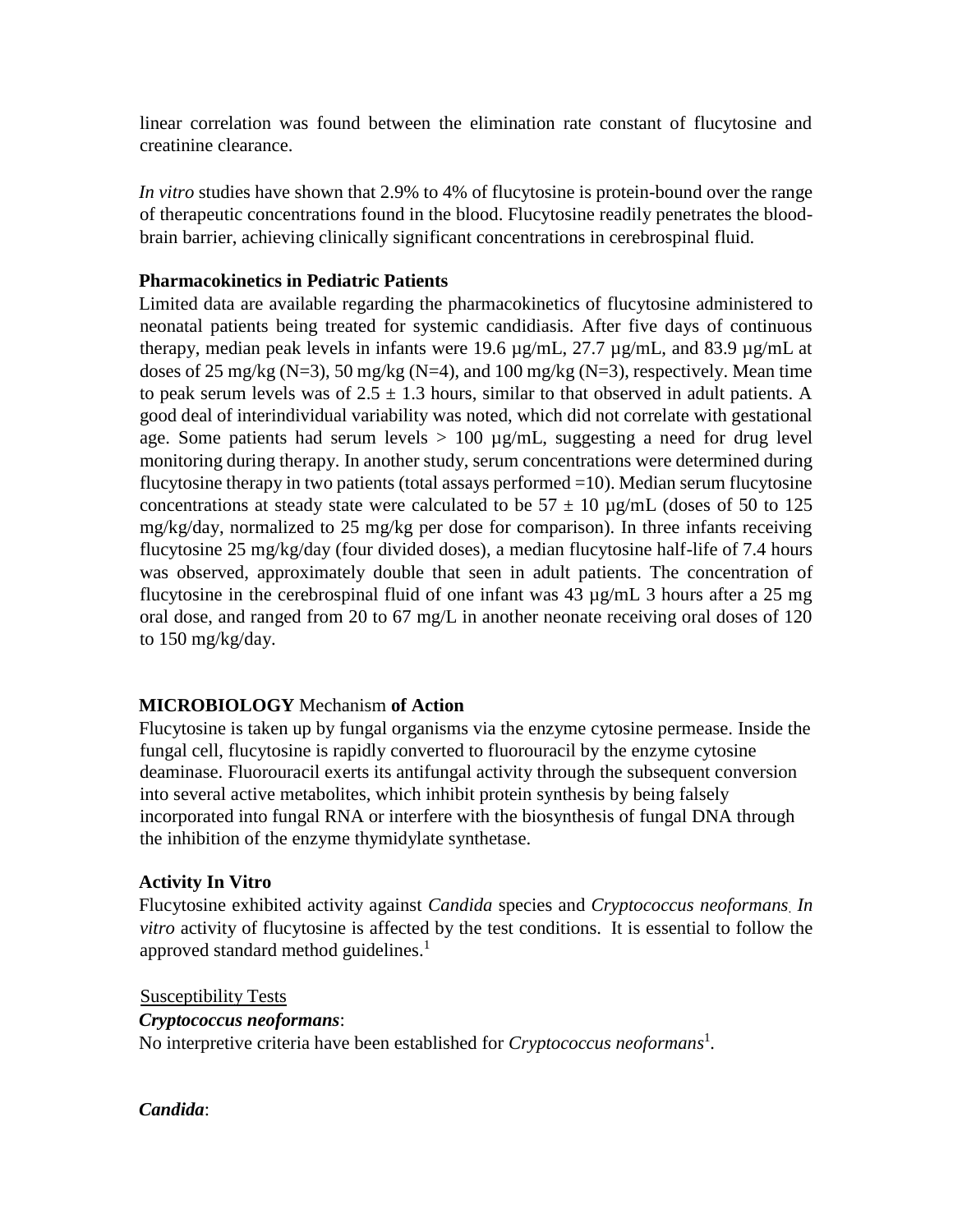Quantitative methods are used to determine antimicrobial minimum inhibitory concentrations (MICs). These MICs provide estimates of the susceptibility of yeasts to antimicrobial compounds. The MICs should be determined using a standardized procedure. Standardized procedures are based on a dilution method<sup>1</sup> with standardized inoculum concentrations and standardized concentrations of flucytosine powder. The MIC values should be interpreted according to the following criteria:

| MIC $(\mu g/mL)$ | Interpretation    |
|------------------|-------------------|
| $\leq$ 4         | Susceptible $(S)$ |
| 8-16             | Intermediate (I)  |
| >32              | Resistant $(R)$   |
|                  |                   |

A report of "Susceptible" indicates that the pathogen is likely to be inhibited if the antimicrobial compound in the blood reaches the concentration usually achievable. A report of "Intermediate" indicates that the result should be considered equivocal, and, if the microorganism is not fully susceptible to alternative, clinically feasible drugs, the test should be repeated. This category implies possible clinical applicability in body sites where the drug is physiologically concentrated or in situations where a high dosage of drug can be used. This category also provides a buffer zone which prevents small uncontrolled technical factors from causing major discrepancies in interpretation. A report of "Resistant" indicates that the pathogen is not likely to be inhibited if the antimicrobial compound in the blood reaches the concentration usually achievable; other therapy should be selected. Because of other significant host factors, *in vitro* susceptibility may not correlate with clinical outcomes.

Standardized susceptibility test procedures require the use of laboratory control microorganisms to control the technical aspects of the laboratory procedures. Standard flucytosine powder should provide the following MIC values:

Acceptable ranges of MICs ( $\mu$ g/mL) for control strains for 48-hour reference broth macrodilution testing:

# **Microorganism MIC (µg/mL) [% of data included**] *Candida parapsilosis* ATCC 22019 0.12-0.5 [98.6%] *Candida krusei* ATCC

6258 4.0-16 [96.8%]

Acceptable ranges of MICs ( $\mu$ g/mL) for control strains for 24-hour and 48-hour reference broth microdilution testing:

|               | MIC $(\mu g/mL)$ ranges for microdilution testing |      |           |       |      |           |
|---------------|---------------------------------------------------|------|-----------|-------|------|-----------|
|               | 24-hour                                           |      |           |       |      |           |
| Microorganism | Range                                             | Mode | % of data | Range | Mode | % of data |
|               |                                                   |      | Included  |       |      | included  |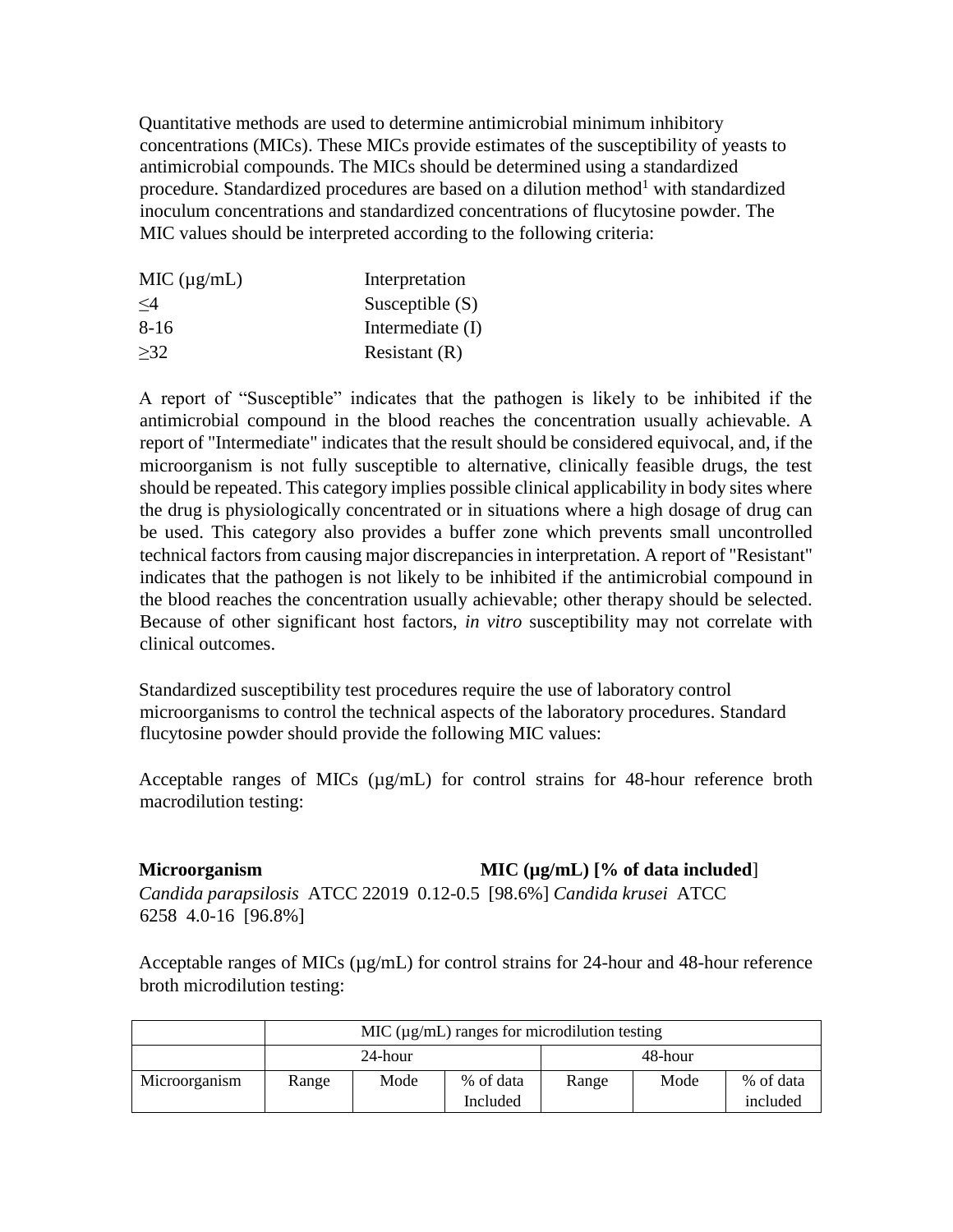| Candida<br>parapsilosis     | $0.06 - 0.25$ | 0.12 | 99% | $0.12 - 0.5$ | 0.25 | 98% |
|-----------------------------|---------------|------|-----|--------------|------|-----|
| ATCC 22019                  |               |      |     |              |      |     |
| Candida krusei<br>ATCC 6258 | $4.0 - 16$    | 8.0  | 98% | 8.0-32       | 16   | 99% |

## **Drug Resistance**

Flucytosine resistance may arise from a mutation of an enzyme necessary for the cellular uptake or metabolism of flucytosine or from an increased synthesis of pyrimidines, which compete with the active metabolites of flucytosine (fluorinated antimetabolites). Resistance to flucytosine has been shown to develop during monotherapy after prolonged exposure to the drug.

# **Drug Combination**

Antifungal synergism between flucytosine and polyene antibiotics, particularly amphotericin B has been reported *in vitro*. Flucytosine is usually administered in combination with amphotericin B due to lack of cross-resistance and reported synergistic activity of both drugs.

# **Clinical Efficacy (based on published data)**

# **BACKGROUND**

Combination antifungal therapy (amphotericin B deoxycholate and flucytosine) is the recommended treatment for cryptococcal meningitis but has not been shown to reduce mortality, as compared with amphotericin B alone. We performed a randomized, controlled trial to determine whether combining flucytosine or high-dose fluconazole with high-dose amphotericin B improved survival at 14 and 70 days.

# **METHODS**

We conducted a randomized, three-group, open-label trial of induction therapy for cryptococcal meningitis in patients with human immunodeficiency virus infection. All patients received amphotericin B at a dose of 1 mg per kilogram of body weight per day; patients in group 1 were treated for 4 weeks, and those in groups 2 and 3 for 2 weeks. Patients in group 2 concurrently received flucytosine at a dose of 100 mg per kilogram per day for 2 weeks, and those in group 3 concurrently received fluconazole at a dose of 400 mg twice daily for 2 weeks.

# RESULTS

A total of 299 patients were enrolled. Fewer deaths occurred by days 14 and 70 among patients receiving amphotericin B and flucytosine than among those receiving amphotericin B alone (15 vs. 25 deaths by day 14; hazard ratio, 0.57; 95% confidence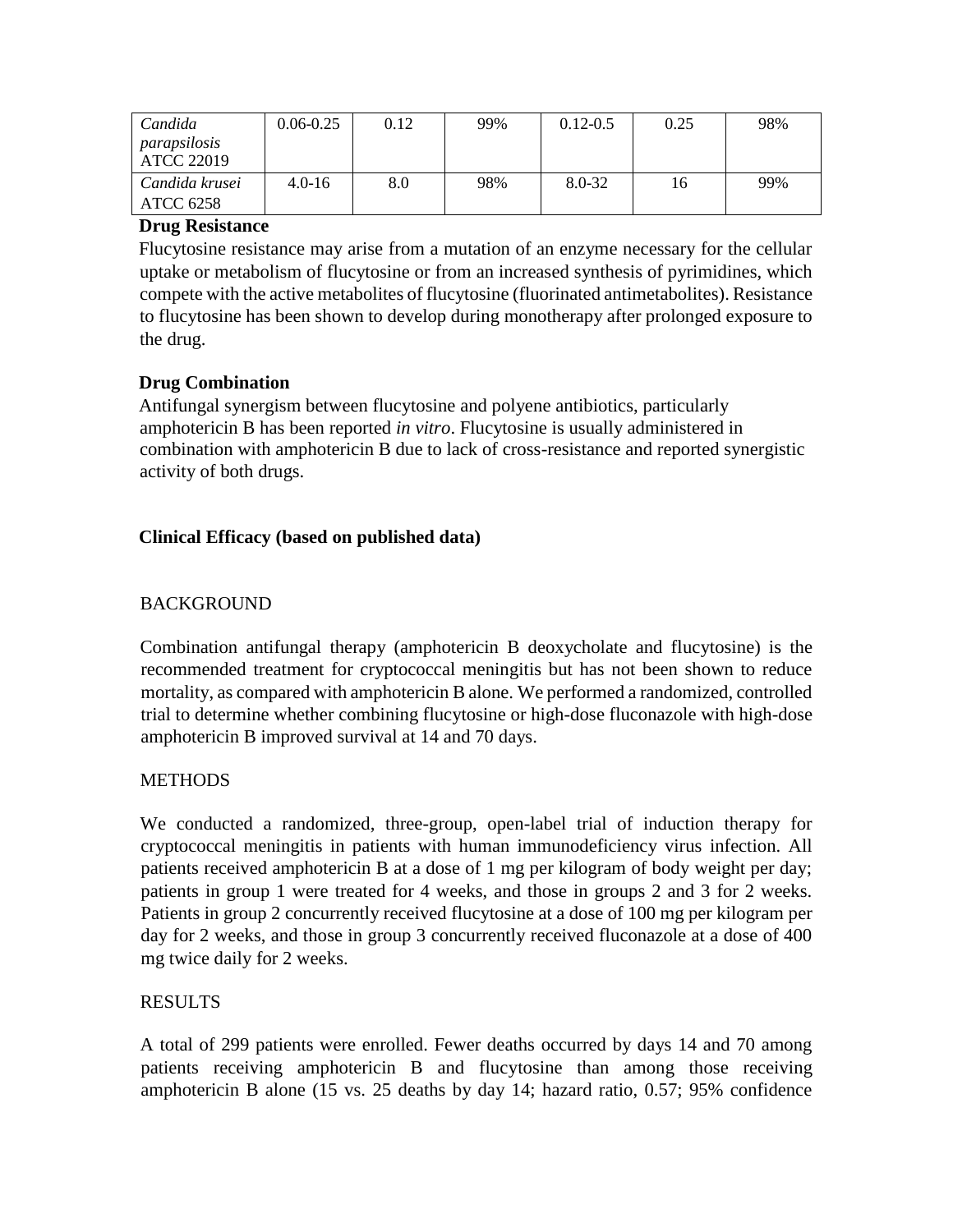interval [CI], 0.30 to 1.08; unadjusted P=0.08; and 30 vs. 44 deaths by day 70; hazard ratio, 0.61; 95% CI, 0.39 to 0.97; unadjusted P=0.04). Combination therapy with fluconazole had no significant effect on survival, as compared with monotherapy (hazard ratio for death by 14 days, 0.78; 95% CI, 0.44 to 1.41; P=0.42; hazard ratio for death by 70 days, 0.71; 95% CI,  $0.45$  to 1.11; P=0.13). Amphotericin B plus flucytosine was associated with significantly increased rates of yeast clearance from cerebrospinal fluid (−0.42 log10 colony-forming units [CFU] per milliliter per day vs. −0.31 and −0.32 log10 CFU per milliliter per day in groups 1 and 3, respectively; P<0.001 for both comparisons). Rates of adverse events were similar in all groups, although neutropenia was more frequent in patients receiving a combination therapy.

## **CONCLUSIONS**

Amphotericin B plus flucytosine, as compared with amphotericin B alone, is associated with improved survival among patients with cryptococcal meningitis. A survival benefit of amphotericin B plus fluconazole was not found. (Funded by the Wellcome Trust and the British Infection Society; Controlled-Trials.com number, ISRCTN95123928.)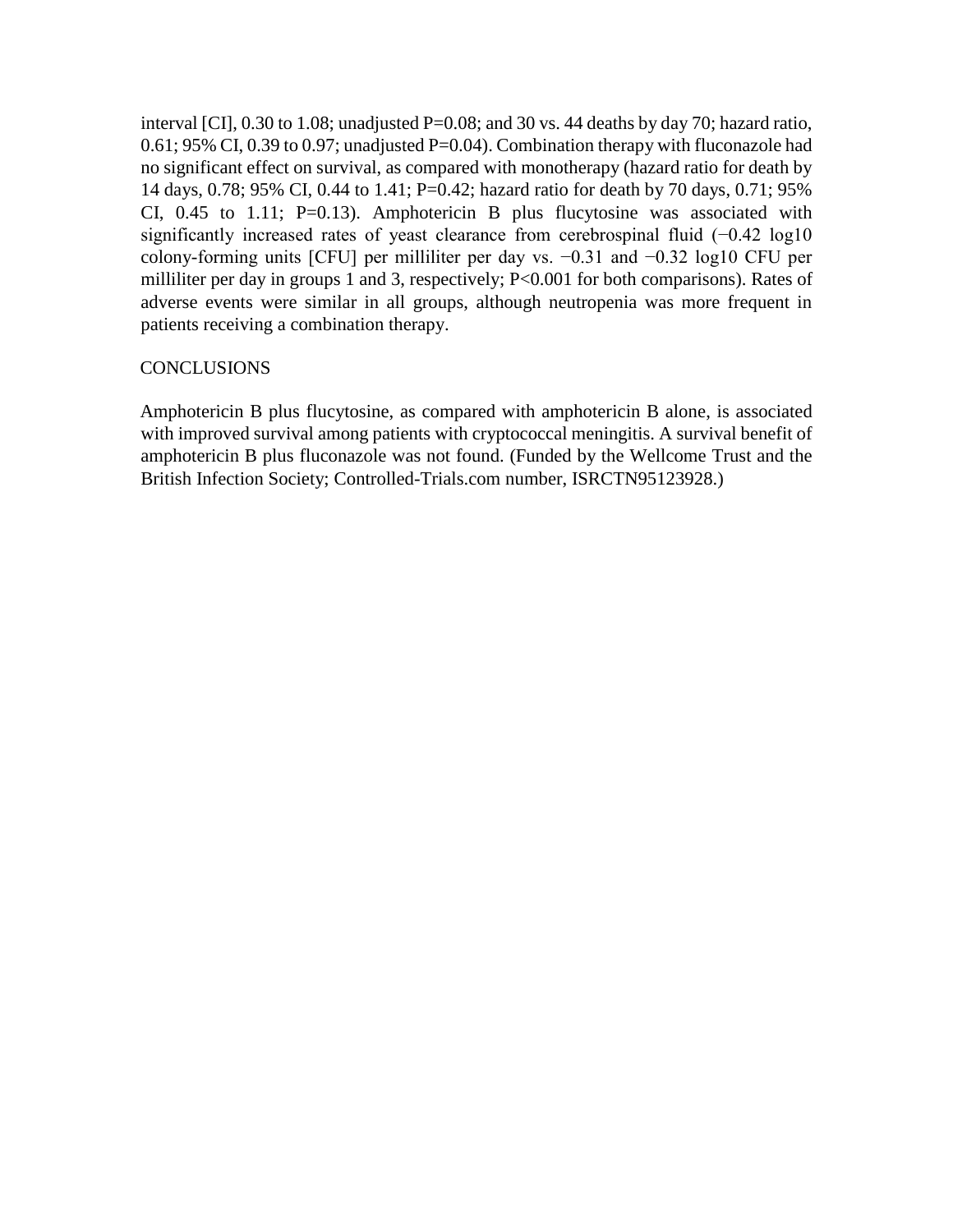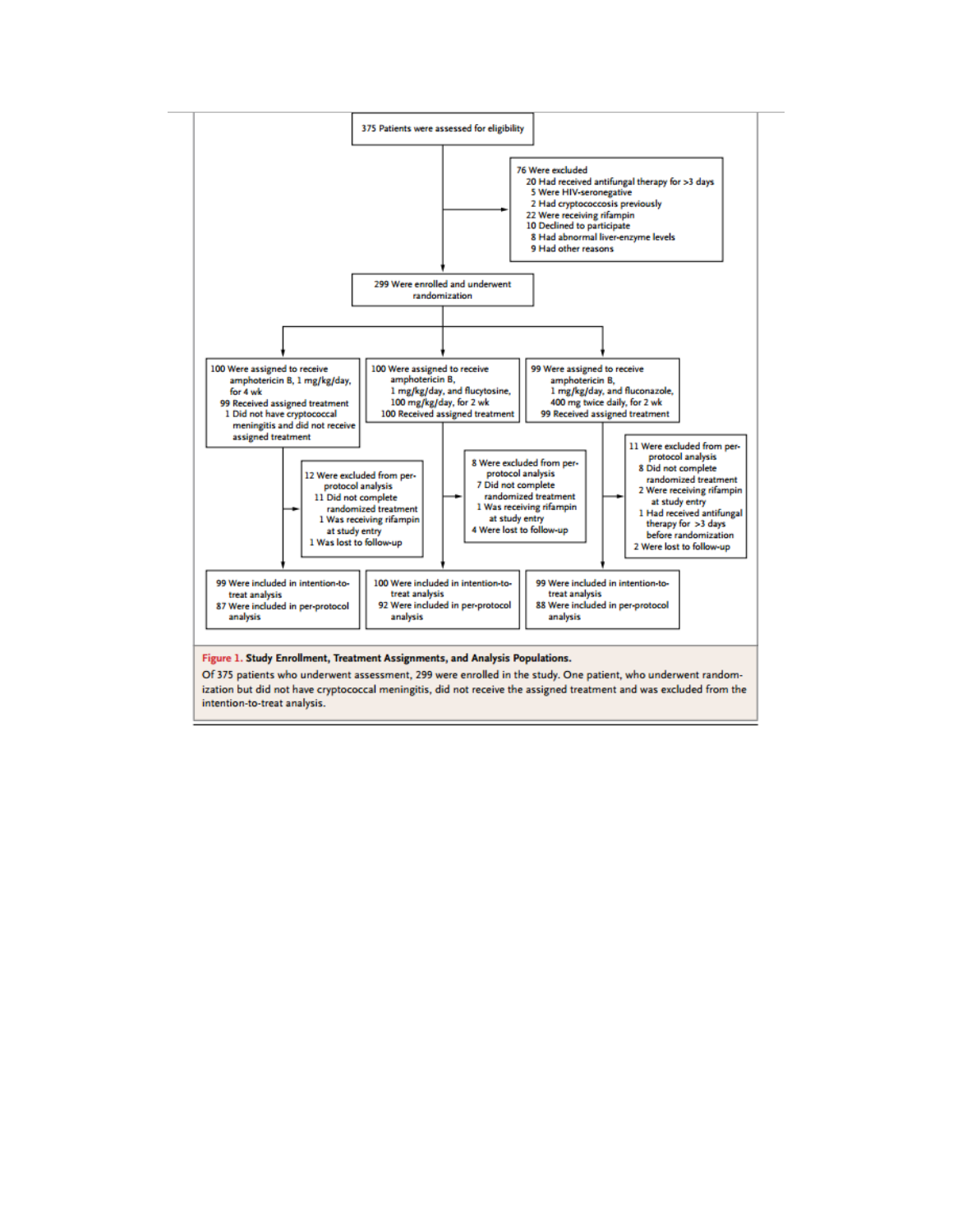| Table 1. Baseline Characteristics of the Study Participants. <sup>*</sup> |                                               |                                                                     |                                                                    |  |
|---------------------------------------------------------------------------|-----------------------------------------------|---------------------------------------------------------------------|--------------------------------------------------------------------|--|
| Characteristic                                                            | Group 1,<br><b>Amphotericin B</b><br>(N = 99) | Group 2,<br><b>Amphotericin B</b><br>and Flucytosine<br>$(N = 100)$ | Group 3,<br><b>Amphotericin B</b><br>and Fluconazole<br>$(N = 99)$ |  |
| $Age - yrt$                                                               |                                               |                                                                     |                                                                    |  |
| Median                                                                    | 28                                            | 28                                                                  | 27                                                                 |  |
| Interquartile range                                                       | $25 - 31$                                     | 25-33                                                               | $24 - 31$                                                          |  |
| Male sex - no. (%)                                                        | 81 (82)                                       | 80 (80)                                                             | 84 (85)                                                            |  |
| Intravenous drug use - no./total no. (%)                                  | 51/90 (57)                                    | 49/94 (52)                                                          | 53/97 (55)                                                         |  |
| Duration of symptoms - dayst                                              |                                               |                                                                     |                                                                    |  |
| Median                                                                    | 15                                            | 14                                                                  | 12                                                                 |  |
| Interquartile range                                                       | $7 - 22$                                      | $8 - 18$                                                            | $7 - 20$                                                           |  |
| Headache - no./total no. (%)                                              | 95/97 (98)                                    | 99/99 (100)                                                         | 98/99 (99)                                                         |  |
| Fever - no./total no. (%)                                                 | 75/97 (77)                                    | 75/98 (77)                                                          | 72/98 (73)                                                         |  |
| Neck stiffness - no./total no. (%)                                        | 66/91 (73)                                    | 64/91 (70)                                                          | 66/95 (69)                                                         |  |
| Seizure - no./total no. (%)                                               | 9/94 (10)                                     | 9/98 (9)                                                            | 2/98(2)                                                            |  |
| Glasgow Coma Scale score - no./total no. (%)§                             |                                               |                                                                     |                                                                    |  |
| 15                                                                        | 66/97 (68)                                    | 67/99 (68)                                                          | 78/98 (80)                                                         |  |
| $11 - 14$                                                                 | 21/97 (22)                                    | 24/99 (24)                                                          | 15/98 (15)                                                         |  |
| ≤10                                                                       | 10/97 (10)                                    | 8/99(8)                                                             | 5/98 (5)                                                           |  |
| Cranial-nerve palsy - no./total no. (%)                                   | 27/97 (28)                                    | 22/98 (22)                                                          | 18/98 (18)                                                         |  |
| Papilledema - no./total no. (%)                                           | 18/85 (21)                                    | 19/89 (21)                                                          | 17/93 (18)                                                         |  |
| CSF opening pressure >18 cm of CSF - no./<br>total no. (%)                | 56/83 (67)                                    | 61/80 (76)                                                          | 55/81 (68)                                                         |  |
| CSF white-cell count - cells/ml                                           |                                               |                                                                     |                                                                    |  |
| Median                                                                    | 33                                            | 26                                                                  | 24                                                                 |  |
| Interquartile range                                                       | $7 - 76$                                      | $8 - 61$                                                            | $7 - 83$                                                           |  |
| CSF glucose level - mmol/liter                                            |                                               |                                                                     |                                                                    |  |
| Median                                                                    | 2.21                                          | 2.30                                                                | 2.34                                                               |  |
| Interquartile range                                                       | $1.50 - 3.00$                                 | $1.70 - 2.98$                                                       | $1.70 - 2.99$                                                      |  |
| Plasma glucose level - mmol/liter**                                       |                                               |                                                                     |                                                                    |  |
| Median                                                                    | 5.69                                          | 5.90                                                                | 5.43                                                               |  |
| Interquartile range                                                       | 4.84-6.50                                     | 4.88-6.90                                                           | 480-620                                                            |  |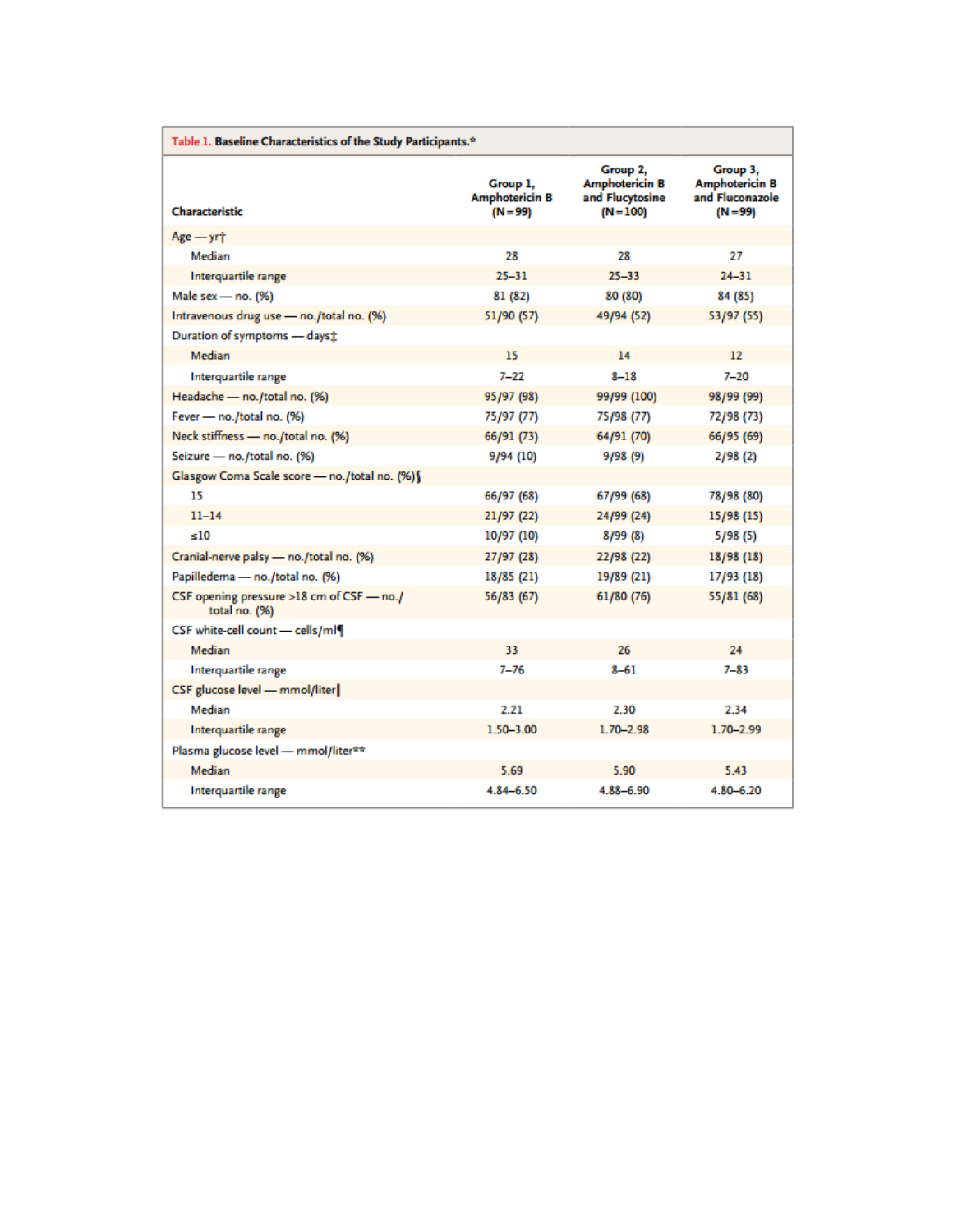| Table 1. (Continued.)                                    |                                                 |                                                                     |                                                                    |
|----------------------------------------------------------|-------------------------------------------------|---------------------------------------------------------------------|--------------------------------------------------------------------|
| Characteristic                                           | Group 1,<br><b>Amphotericin B</b><br>$(N = 99)$ | Group 2,<br><b>Amphotericin B</b><br>and Flucytosine<br>$(N = 100)$ | Group 3,<br><b>Amphotericin B</b><br>and Fluconazole<br>$(N = 99)$ |
| CSF yeast count - log <sub>10</sub> CFU/ml <sup>++</sup> |                                                 |                                                                     |                                                                    |
| Median                                                   | 5.91                                            | 5.81                                                                | 5.74                                                               |
| Interquartile range                                      | $5.49 - 6.48$                                   | $4.74 - 6.15$                                                       | $4.80 - 6.34$                                                      |
| CD4 count - cells/mm <sup>3</sup> ##                     |                                                 |                                                                     |                                                                    |
| Median                                                   | 18                                              | 17                                                                  | 14                                                                 |
| Interquartile range                                      | $8 - 37$                                        | $9 - 28$                                                            | $8 - 41$                                                           |
| $Creating - \mumol/liter$                                |                                                 |                                                                     |                                                                    |
| Median                                                   | 72.0                                            | 73.0                                                                | 70.4                                                               |
| Interquartile range                                      | $61.0 - 93.5$                                   | $60.0 - 86.0$                                                       | $61.1 - 88.5$                                                      |

 $*$  There were no significant between-group differences at baseline, with the exception of CSF yeast count (P=0.03 by the Kruskal–Wallis test). For additional details, see Table S1 in the Supplementary Appendix. CFU denot forming units, and CSF cerebrospinal fluid. To convert the values for glucose to milligrams per deciliter, divide by 0.05551. To convert the values for creatinine to milligrams per deciliter, divide by 88.4.

Data were missing for 1 patient in group 3. Ť

Plata were missing for 14 patients in group 1, for 6 in group 2, and for 8 in group 3.<br>
Scores on the Glasgow Coma Scale range from 3 to 15, with lower scores indicating reduced levels of consciousness.<br>
A Data were missin

|| Data were missing for 22 patients in group 1, for 20 in group 2, and for 20 in group 3.

 $\ddagger\ddagger$  Data were missing for 28 patients in group 1, for 26 in group 2, and for 26 in group 3.<br> $\dot{M}$  Data were missing for 8 patients in group 1, for 3 in group 2, and for 4 in group 3.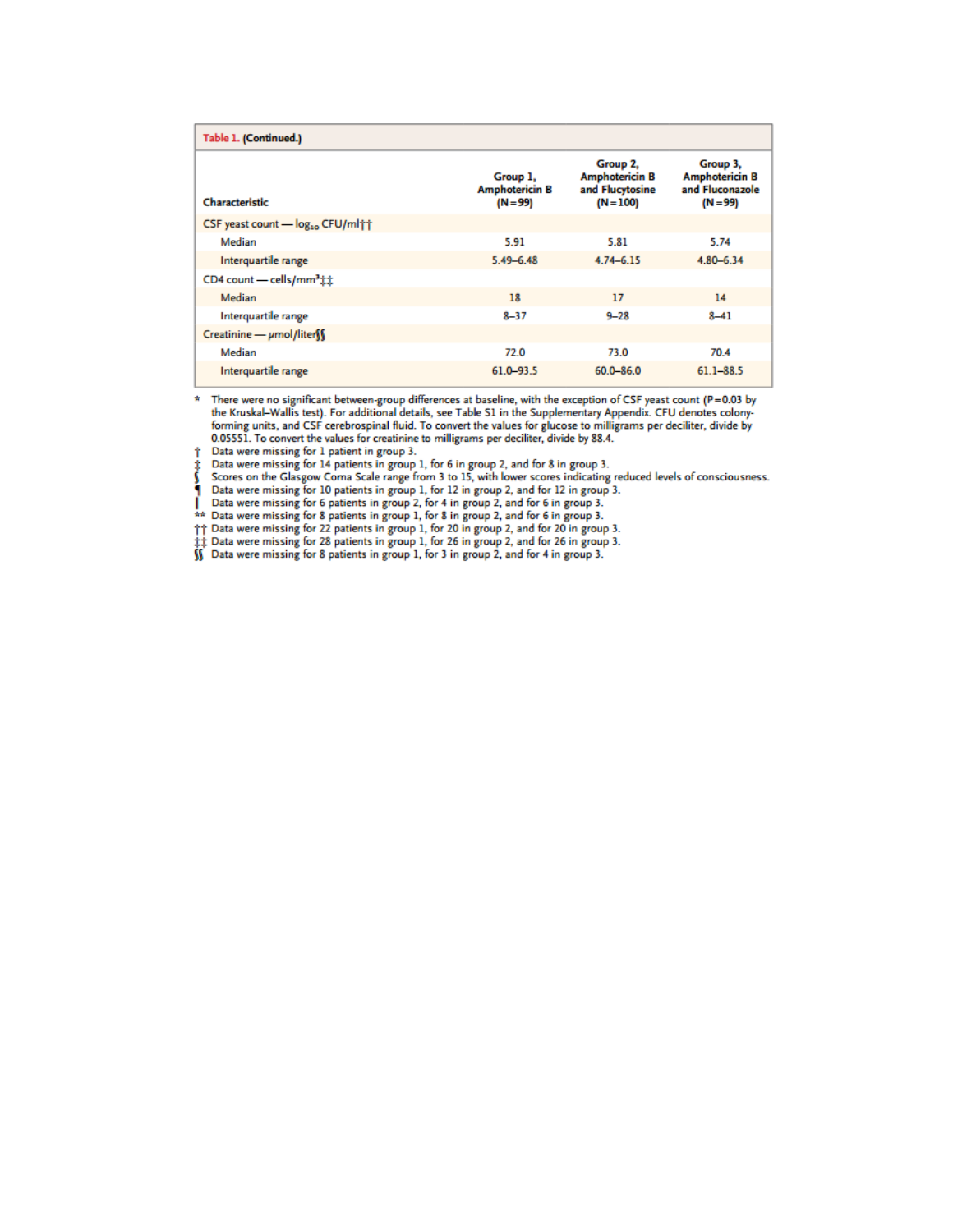| Table 2. Primary and Key Secondary Outcomes.*                                             |                                                 |                                                                     |                                                                    |
|-------------------------------------------------------------------------------------------|-------------------------------------------------|---------------------------------------------------------------------|--------------------------------------------------------------------|
| Outcome                                                                                   | Group 1.<br><b>Amphotericin B</b><br>$(N = 99)$ | Group 2.<br><b>Amphotericin B</b><br>and Flucytosine<br>$(N = 100)$ | Group 3.<br><b>Amphotericin B</b><br>and Fluconazole<br>$(N = 99)$ |
| <b>Coprimary outcomes</b>                                                                 |                                                 |                                                                     |                                                                    |
| Death by day 14                                                                           |                                                 |                                                                     |                                                                    |
| No. of deaths                                                                             | 25                                              | 15                                                                  | 20                                                                 |
| Probability of survival (95% CI)                                                          | 0.75 (0.67 to 0.84)                             | 0.85 (0.78 to 0.92)                                                 | 0.80 (0.73 to 0.88)                                                |
| Death by day 70 <sup>t</sup>                                                              |                                                 |                                                                     |                                                                    |
| No. of deaths                                                                             | 44                                              | 30                                                                  | 33                                                                 |
| Probability of survival (95% CI)                                                          | 0.56 (0.47 to 0.66)                             | 0.69 (0.61 to 0.79)                                                 | 0.67 (0.58 to 0.77)                                                |
| <b>Secondary outcomes</b>                                                                 |                                                 |                                                                     |                                                                    |
| Death by day 70 in the per-protocol population                                            |                                                 |                                                                     |                                                                    |
| No. of deaths/no. of patients included in analysis                                        | 37/87                                           | 26/92                                                               | 27/88                                                              |
| Probability of survival (95% CI)                                                          | 0.58 (0.48 to 0.69)                             | 0.71 (0.63 to 0.81)                                                 | 0.69 (0.60 to 0.80)                                                |
| Death by day 182                                                                          |                                                 |                                                                     |                                                                    |
| No. of deaths                                                                             | 53                                              | 34                                                                  | 45                                                                 |
| Probability of survival (95% CI)                                                          | 0.46 (0.37 to 0.57)                             | 0.65 (0.56 to 0.75)                                                 | 0.54 (0.45 to 0.65)                                                |
| Estimated change in CSF fungal count in first 14 days (95% CI)<br>$-\log_{10}$ CFU/ml/day | $-0.31$ ( $-0.34$ to $-0.29$ )                  | $-0.42$ (-0.44 to $-0.40$ )                                         | $-0.32$ ( $-0.34$ to $-0.29$ )                                     |
| <b>CSF</b> fungal clearance                                                               |                                                 |                                                                     |                                                                    |
| No. of patients with documented clearance                                                 | 52                                              | 74                                                                  | 63                                                                 |
| Clearance rate per person-wk of follow-up (95% CI)                                        | 0.17 (0.13 to 0.23)                             | 0.39 (0.31 to 0.50)                                                 | 0.26 (0.20 to 0.34)                                                |

\* Reported results are for the intention-to-treat population unless otherwise specified and were not adjusted for baseline covariates or multiple comparisons, except for time to CSF fungal clearance, which was adjusted for Leading and death by 70 days in group 2 versus group 1 and in group 3 versus group 1, conservative Bonferroni multiplicity adjustment<br>and death by 70 days in group 2 versus group 1 and in group 3 versus group 1, conservati

estimated change is shown.

estimated change is shown.<br>  $\ddagger$  When hazard ratio was 0.62 (95% CI, 0.38 to 0.996), P=0.048; for group 3 versus group 1, the hazard ratio was 0.94 (95% CI, 0.58 to 1.51), P=0.80;<br>
hazard ratio was 0.62 (95% CI, 0.38 to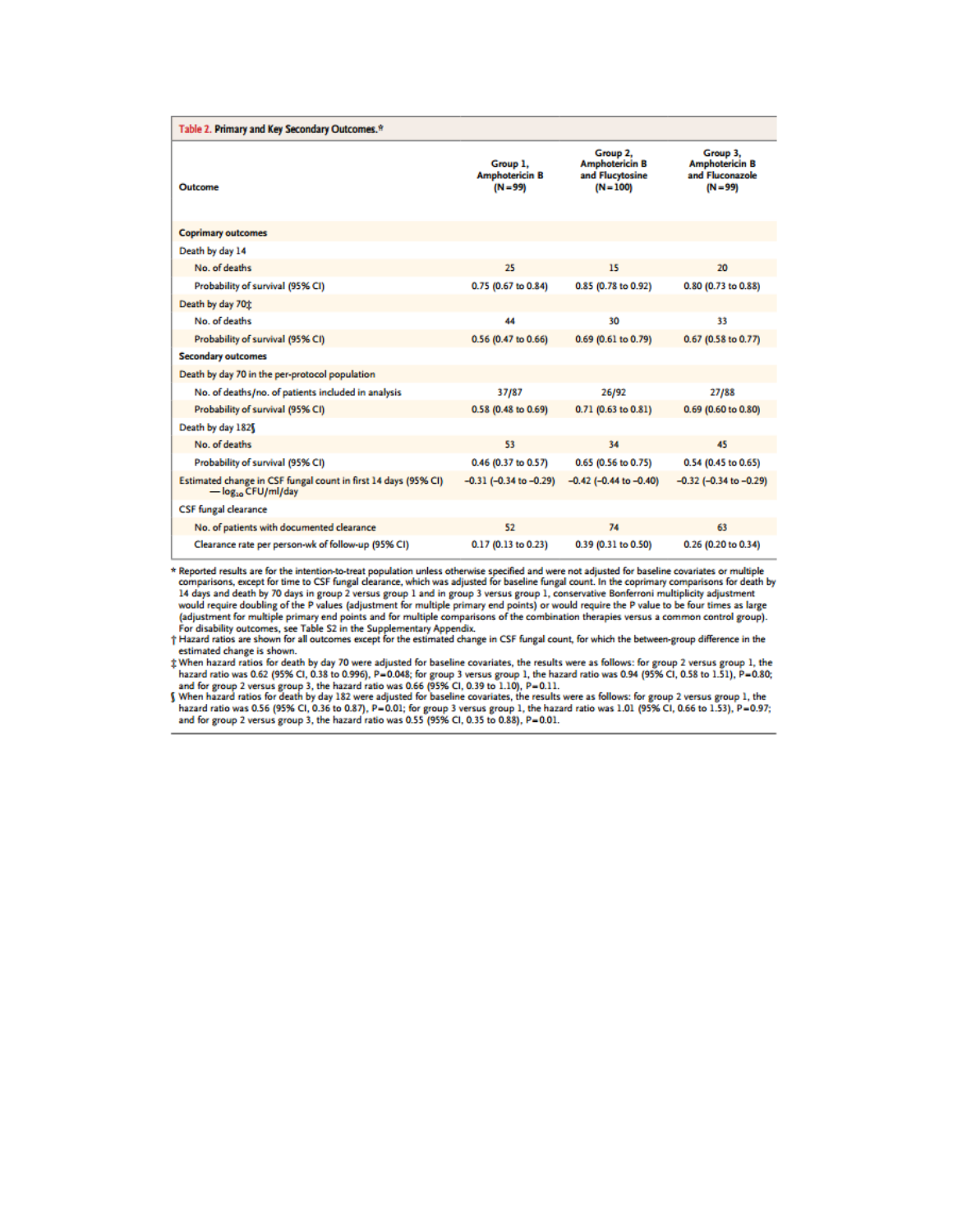|                             |         | Hazard Ratio or Difference in Estimated Change (95% CI)? |         |                             |         |
|-----------------------------|---------|----------------------------------------------------------|---------|-----------------------------|---------|
| Group 2 vs. Group 1         | P Value | Group 3 vs. Group 1                                      | P Value | Group 2 vs. Group 3         | P Value |
| 0.57 (0.30 to 1.08)         | 0.08    | 0.78 (0.44 to 1.41)                                      | 0.42    | 0.72 (0.37 to 1.41)         | 0.34    |
|                             |         |                                                          |         |                             |         |
| 0.61 (0.39 to 0.97)         | 0.04    | 0.71 (0.45 to 1.11)                                      | 0.13    | 0.87 (0.53 to 1.42)         | 0.57    |
|                             |         |                                                          |         |                             |         |
| 0.60 (0.36 to 0.99)         | 0.04    | 0.68 (0.41 to 1.11)                                      | 0.12    | 0.88 (0.52 to 1.51)         | 0.65    |
| 0.56 (0.36 to 0.86)         | 0.01    | 0.78 (0.53 to 1.16)                                      | 0.23    | 0.72 (0.46 to 1.12)         | 0.14    |
|                             |         |                                                          |         |                             |         |
| $-0.10$ (-0.14 to $-0.07$ ) | < 0.001 | 0.00 (-0.04 to 0.03)                                     | 0.83    | $-0.10$ (-0.14 to $-0.07$ ) | < 0.001 |
| 3.18 (2.17 to 4.66)         | < 0.001 | 1.39 (0.94 to 2.07)                                      | 0.10    | 2.29 (1.59 to 3.29)         | < 0.001 |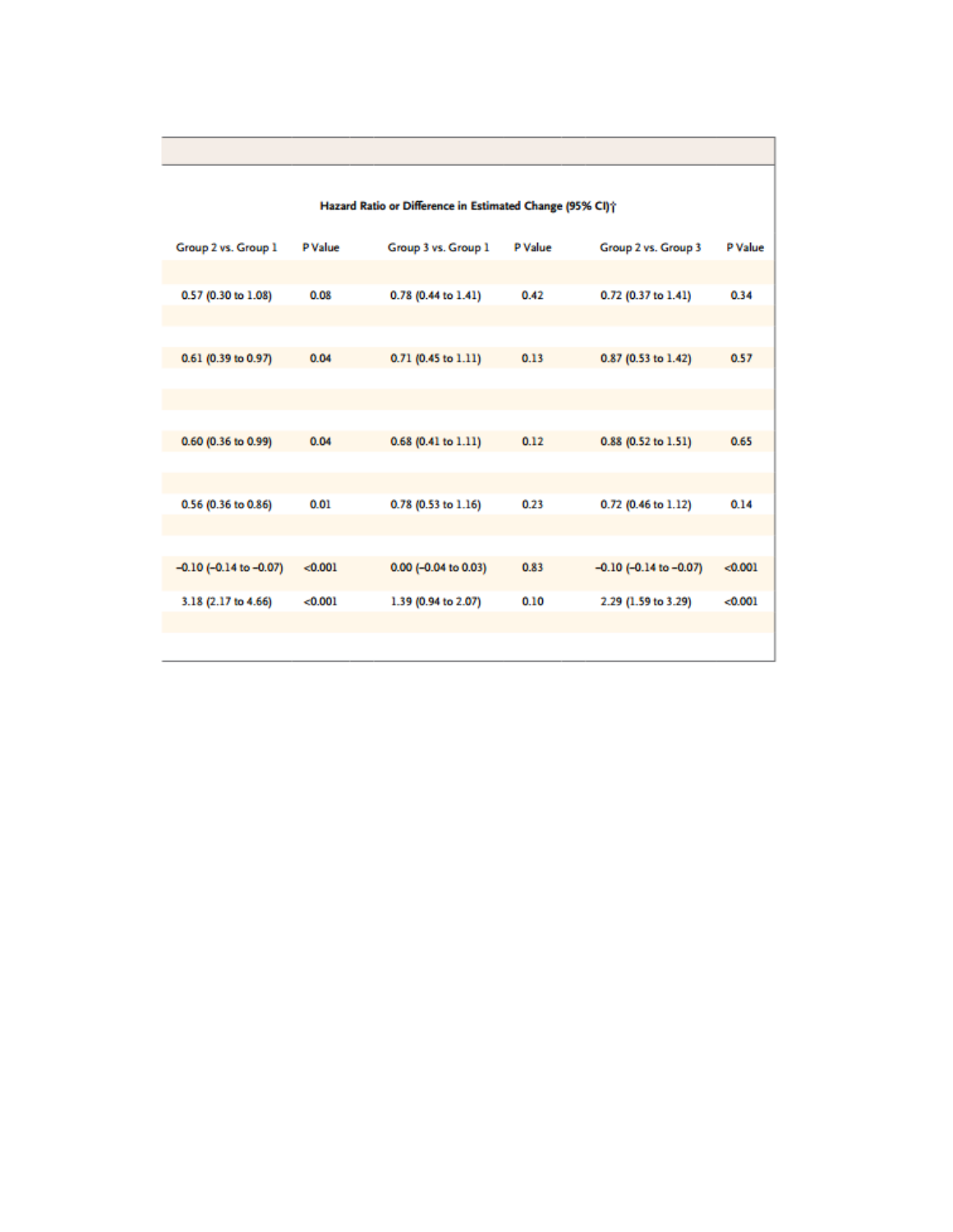

for the comparison of amphotericin B plus flucytosine with amphotericin B monotherapy, and P=0.13 for the comparison of amphotericin B plus fluconazole with amphotericin B monotherapy. Panel B shows the CSF quantitative fungal counts over time, according to treatment group. Study day 1 corresponds to the day of randomization. All recorded CSF quantitative counts are shown, including those in patients who subsequently died. CSF fungal decline in the first 14 days and time to clearance were significantly faster among patients receiving amphotericin B plus flucytosine than among patients in the other treatment groups (P<0.001 for all comparisons). In each graph, gray lines indicate data for individual patients; the red line indicates a loess scatterplot smoother calculated with the use of local regression. CFU denotes colony-forming units.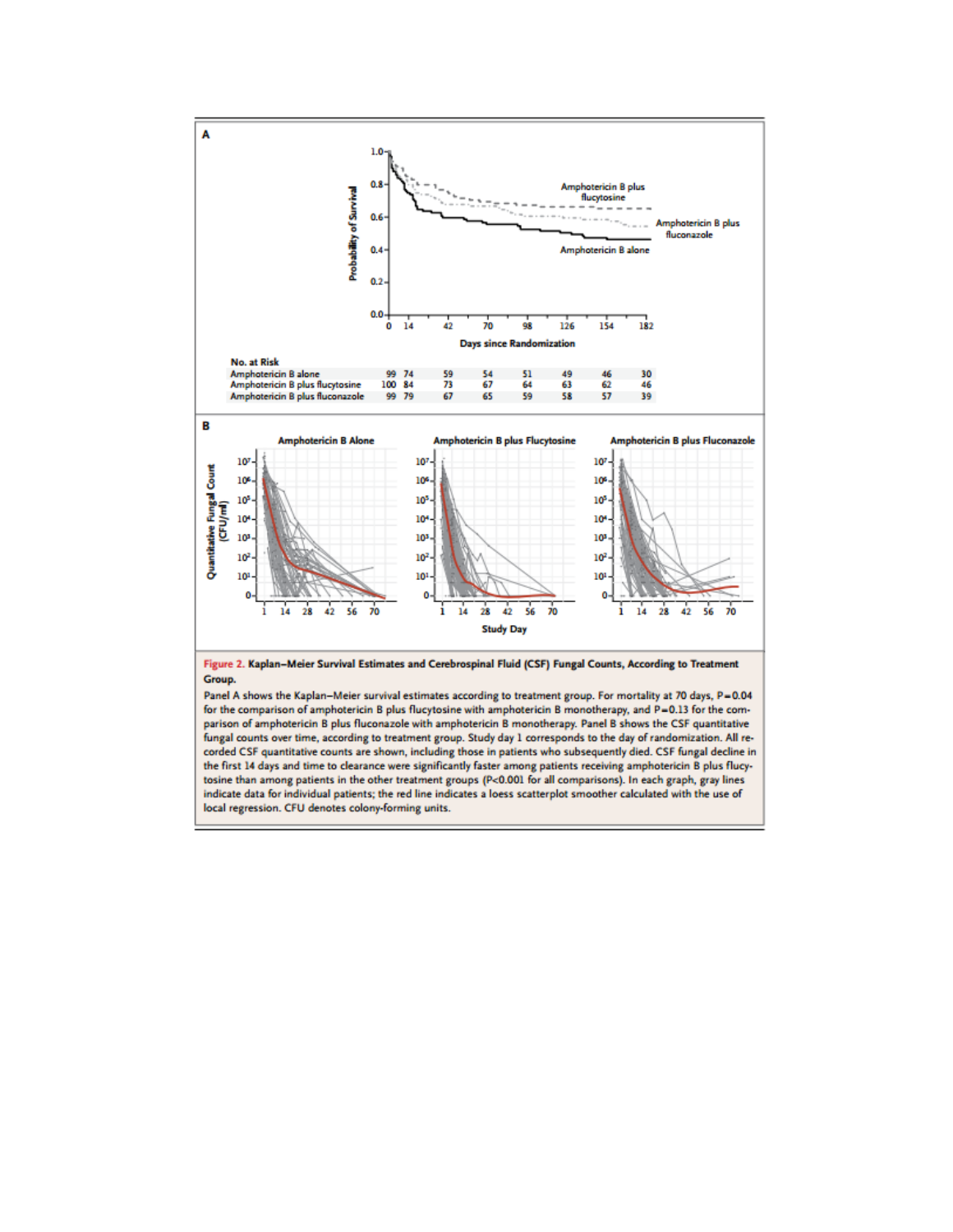| Table 3. Adverse Events. <sup>9</sup>                    |                                                 |                                                                     |                                                                    |          |
|----------------------------------------------------------|-------------------------------------------------|---------------------------------------------------------------------|--------------------------------------------------------------------|----------|
| <b>Event</b>                                             | Group 1,<br><b>Amphotericin B</b><br>$(N = 99)$ | Group 2,<br><b>Amphotericin B</b><br>and Flucytosine<br>$(N = 100)$ | Group 3,<br><b>Amphotericin B</b><br>and Fluconazole<br>$(N = 99)$ | P Valuet |
| Any event                                                |                                                 |                                                                     |                                                                    |          |
| At least one event - no. of patients (%)                 | 82 (83)                                         | 85 (85)                                                             | 85 (86)                                                            | 0.85     |
| No. of events                                            | 338                                             | 376                                                                 | 362                                                                |          |
| Hypokalemia - no. of patients (%)                        |                                                 |                                                                     |                                                                    |          |
| All grades                                               | 54 (55)                                         | 56 (56)                                                             | 54 (55)                                                            | 0.98     |
| Grades 3 and 4                                           | 20 (20)                                         | 22 (22)                                                             | 13 (13)                                                            | 0.24     |
| Anemia - no. of patients (%)                             |                                                 |                                                                     |                                                                    |          |
| All grades                                               | 62 (63)                                         | 63 (63)                                                             | 57 (58)                                                            | 0.71     |
| Grades 3 and 4                                           | 46 (46)                                         | 35 (35)                                                             | 29 (29)                                                            | 0.04     |
| Neutropenia - no. of patients (%)                        |                                                 |                                                                     |                                                                    |          |
| All grades                                               | 19 (19)                                         | 34 (34)                                                             | 32 (32)                                                            | 0.04     |
| Grades 3 and 4                                           | 2(2)                                            | 9 (9)                                                               | 9 (9)                                                              | 0.07     |
| Thrombocytopenia - no. of patients (%)                   |                                                 |                                                                     |                                                                    |          |
| All grades                                               | 8(8)                                            | 15 (15)                                                             | 11 (11)                                                            | 0.32     |
| Grades 3 and 4                                           | 2(2)                                            | 4(4)                                                                | 3(3)                                                               | 0.91     |
| Rigor - no. of patients (%)                              | 13 (13)                                         | 7(7)                                                                | 6 (6)                                                              | 0.18     |
| Opportunistic infection - no. of patients (%)            | 32 (32)                                         | 32 (32)                                                             | 28 (28)                                                            | 0.79     |
| Rash - no. of patients (%)                               | 5 (5)                                           | 7(7)                                                                | 5(5)                                                               | 0.86     |
| New neurologic sign or symptom - no. of<br>patients (%)  | 11(11)                                          | 12(12)                                                              | 10(10)                                                             | 0.97     |
| Seizure - no. of patients (%)                            | 2(2)                                            | Ō                                                                   | 2(2)                                                               | 0.4      |
| Elevated aminotransferase level - no. of<br>patients (%) |                                                 |                                                                     |                                                                    |          |
| All grades                                               | 38 (38)                                         | 44 (44)                                                             | 42 (42)                                                            | 0.72     |
| Grades 3 and 4                                           | 11(11)                                          | 6(6)                                                                | 14(14)                                                             | 0.14     |
| Hyponatremia - no. of patients (%)                       |                                                 |                                                                     |                                                                    |          |
| All grades                                               | 28 (28)                                         | 33 (33)                                                             | 33 (33)                                                            | 0.71     |
| Grades 3 and 4                                           | 3(3)                                            | 8(8)                                                                | 9 (9)                                                              | 0.19     |
| Hypercreatinemia - no. of patients (%)                   |                                                 |                                                                     |                                                                    |          |
| All grades                                               | 34 (34)                                         | 41 (41)                                                             | 46 (46)                                                            | 0.22     |
| Grades 3 and 4                                           | 2(2)                                            | 2(2)                                                                | 2(2)                                                               | 1.00     |
| Other - no. of patients (%) ±                            | 28 (28)                                         | 23 (23)                                                             | 31 (31)                                                            | 0.41     |

## **INDICATIONS AND USAGE**

Flucytosine tablets are indicated only in the treatment of serious infections caused by susceptible strains of *Candida* and/or *Cryptococcus*.

*Candida:* Septicemia, endocarditis and urinary system infections have been effectively treated with flucytosine. Limited trials in pulmonary infections justify the use of flucytosine.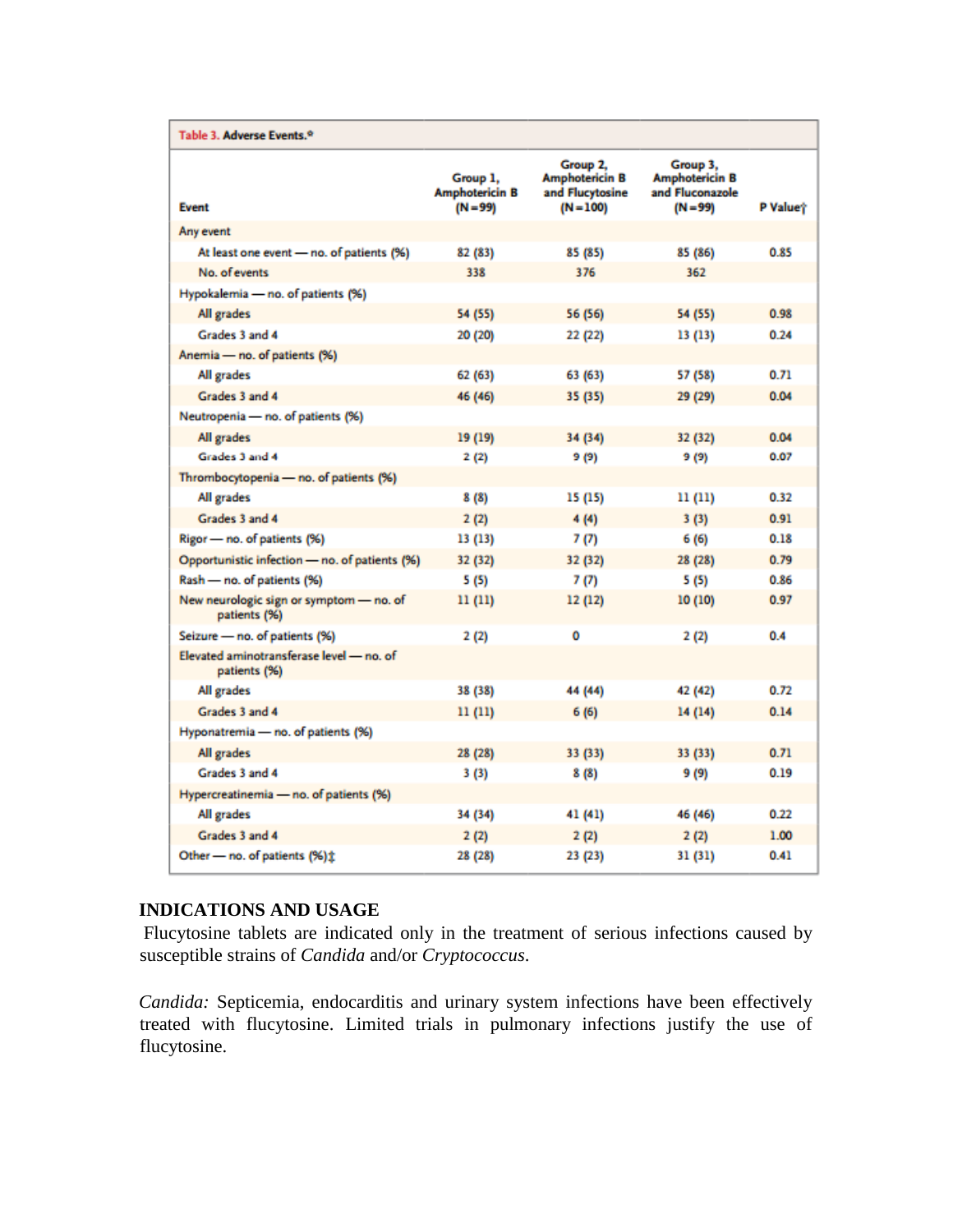*Cryptococcus:* Meningitis and pulmonary infections have been treated effectively. Studies in septicemias and urinary tract infections are limited, but good responses have been reported.

Flucytosine should be used in combination with amphotericin B for the treatment of systemic candidiasis and cryptococcosis because of the emergence of resistance to flucytosine (See **MICROBIOLOGY)**.

**The following tables have been provided only as a reference to summarize the strength of evidence for the use of Flucytosine in various indications: (Taken from Clinical Practice Guidelines for the Management of Cryptococcal Disease: 2010 Update by the Infectious Diseases Society of America • CID 2010:50 (1 February) • Perfect et al)**

| Assessment                 | Type of evidence                                                                                                                                                                                                                                          |
|----------------------------|-----------------------------------------------------------------------------------------------------------------------------------------------------------------------------------------------------------------------------------------------------------|
| Strength of recommendation |                                                                                                                                                                                                                                                           |
| Grade A                    | Good evidence to support a recommendation for or against use                                                                                                                                                                                              |
| Grade B                    | Moderate evidence to support a recommendation for or against use                                                                                                                                                                                          |
| Grade C                    | Poor evidence to support a recommendation                                                                                                                                                                                                                 |
| Quality of evidence        |                                                                                                                                                                                                                                                           |
| Level I                    | Evidence from at least 1 properly designed randomized, controlled<br>trial                                                                                                                                                                                |
| Level II                   | Evidence from at least 1 well-designed clinical trial, without ran-<br>domization; from cohort or case-controlled analytic studies (pref-<br>erably from >1 center); from multiple time series; or from dra-<br>matic results of uncontrolled experiments |
| Level III                  | Evidence from opinions of respected authorities, based on clinical<br>experience, descriptive studies, or reports of expert committees                                                                                                                    |

Table 1. Strength of Recommendation and Quality of Evidence

NOTE. Adapted from the Canadian Task Force on the Periodic Health Examination Health Canada [23]. Reproduced with the permission of the Minister of Public Health Works and Government Services Canada, 2009.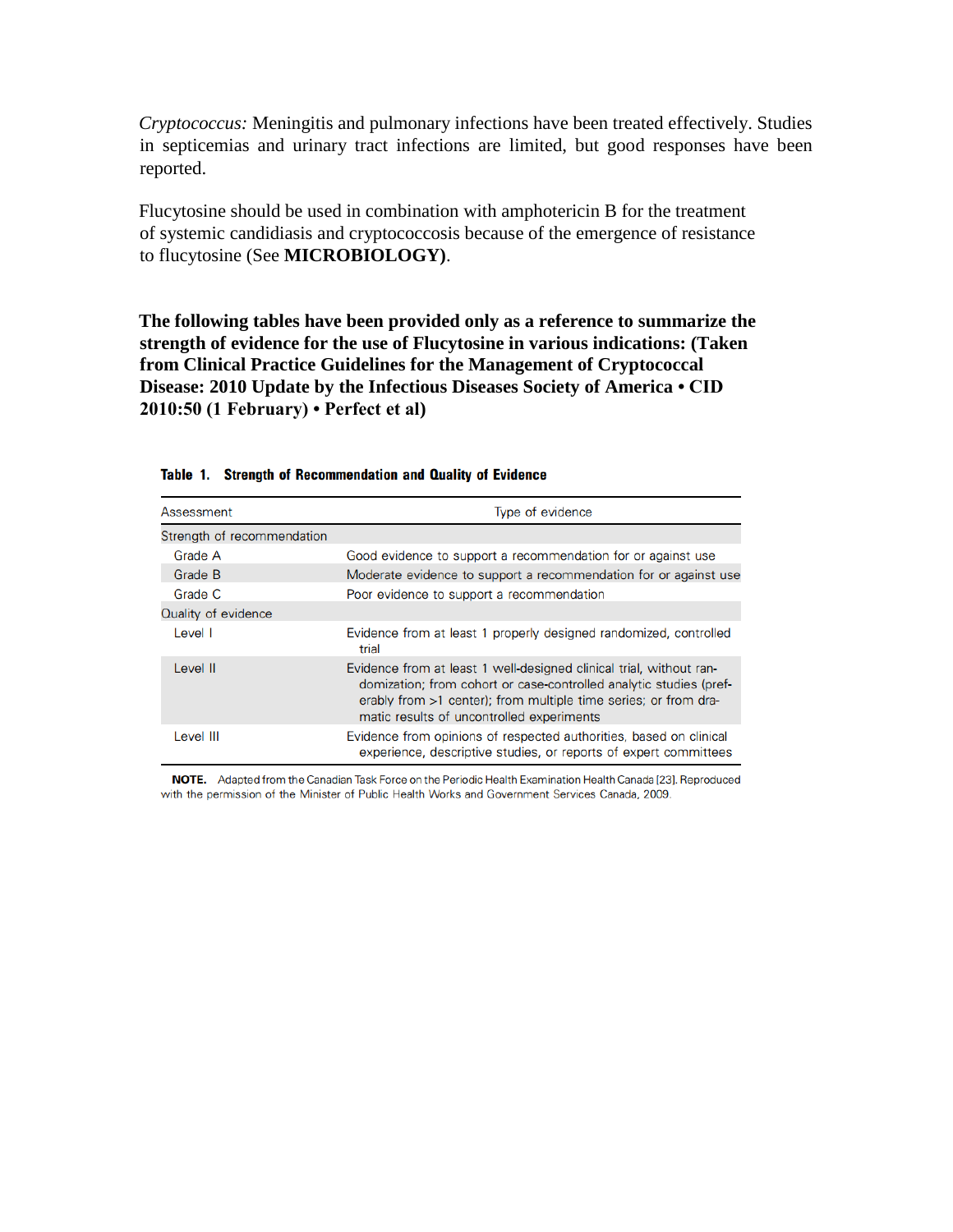Table 2. Antifungal Treatment Recommendations for Cryptococcal Meningoencephalitis in Human **Immunodeficiency Virus-Infected Individuals** 

| Regimen                                                                                                                                        | Duration                   | Evidence |
|------------------------------------------------------------------------------------------------------------------------------------------------|----------------------------|----------|
| Induction therapy                                                                                                                              |                            |          |
| AmBd (0.7-1.0 mg/kg per day) plus flucytosine (100 mg/kg per day) <sup>a</sup>                                                                 | 2 weeks                    | A-l      |
| Liposomal AmB (3–4 mg/kg per day) or ABLC (5 mg/kg per day, with renal<br>function concerns) plus flucytosine (100 mg/kg per day) <sup>a</sup> | 2 weeks                    | $B-H$    |
| AmBd (0.7–1.0 mg/kg per day) or liposomal AmB (3–4 mg/kg per day) or<br>ABLC (5 mg/kg per day, for flucytosine-intolerant patients)            | 4-6 weeks                  | B-II     |
| Alternatives for induction therapy <sup>b</sup>                                                                                                |                            |          |
| AmBd plus fluconazole                                                                                                                          | $\cdots$                   | B-I      |
| Fluconazole plus flucytosine                                                                                                                   | $\cdots$                   | $B-H$    |
| Fluconazole                                                                                                                                    | $\cdots$                   | $B-H$    |
| Itraconazole                                                                                                                                   | $\cdots$                   | $C-H$    |
| Consolidation therapy: fluconazole (400 mg per day)                                                                                            | 8 weeks                    | A-l      |
| Maintenance therapy: fluconazole (200 mg per day) <sup>a</sup>                                                                                 | $\geq 1$ year <sup>c</sup> | $A-I$    |
| Alternatives for maintenance therapy <sup>b</sup>                                                                                              |                            |          |
| Itraconazole (400 mg per day) <sup>d</sup>                                                                                                     | $\geq 1$ year <sup>c</sup> | C-I      |
| AmBd (1 mg/kg per week) <sup>d</sup>                                                                                                           | ≥1 year <sup>c</sup>       | C-I      |

NOTE. ABLC, amphotericin B lipid complex; AmB, amphotericin B; AmBd, amphotericin B deoxycholate; HAART, highly active antiretroviral therapy.

<sup>a</sup> Begin HAART 2-10 weeks after the start of initial antifungal treatment.

In unique clinical situations in which primary recommendations are not available, consideration of alternative regimens may be made-but not encouraged-as substitutes. See text for dosages.

e' With successful introduction of HAART, a CD4 cell count  $\geq 100$  cells/ $\mu$ L, and low or nondetectable viral load for  $\geq 3$ months with minimum of 1 year of antifungal therapy.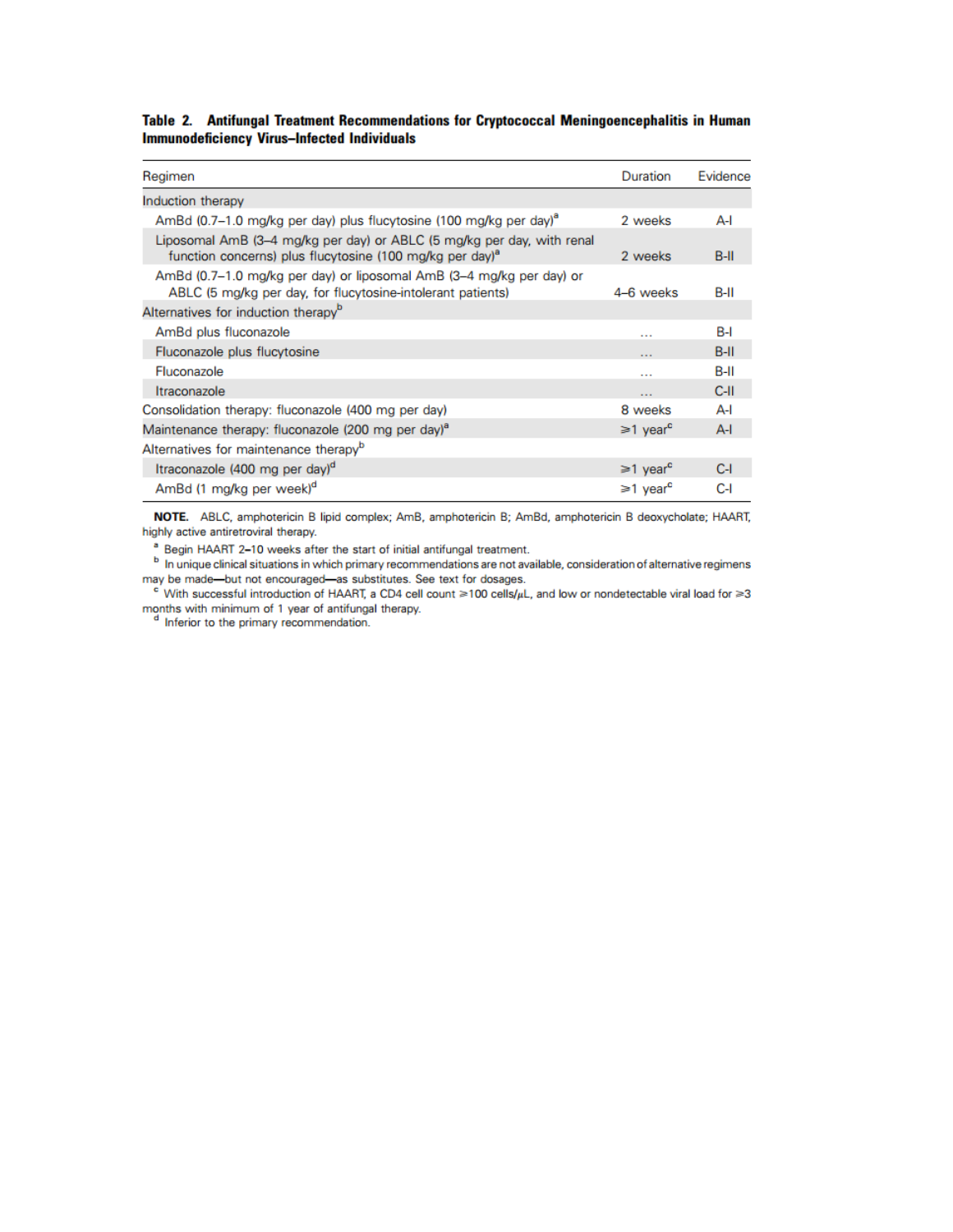#### Table 3. Antifungal Treatment Recommendations for Cryptococcal Meningoencephalitis in **Transplant Recipients**

| Regimen                                                                                                                             | Duration           | Evidence |
|-------------------------------------------------------------------------------------------------------------------------------------|--------------------|----------|
| Induction therapy: <sup>8</sup> liposomal AmB (3-4 mg/kg per day) or<br>ABLC (5 mg/kg per day) plus flucytosine (100 mg/kg per day) | 2 weeks            | $B-III$  |
| Alternatives for induction therapy                                                                                                  |                    |          |
| Liposomal AmB (6 mg/kg per day) or ABLC (5 mg/kg per day)                                                                           | 4-6 weeks          | B-III    |
| AmBd (0.7 mg/kg per day) <sup>b</sup>                                                                                               | 4-6 weeks          | B-III    |
| Consolidation therapy: fluconazole (400-800 mg per day)                                                                             | 8 weeks            | $B-III$  |
| Maintenance therapy: fluconazole (200-400 mg per day)                                                                               | 6 months to 1 year | B-III    |

NOTE. ABLC, amphotericin B lipid complex; AmB, amphotericin B; AmBd, amphotericin B deoxycholate.

<sup>a</sup> Immunosuppressive management may require sequential or step-wise reductions.

<sup>b</sup> Many transplant recipients have been successfully treated with AmBd; however, issues of renal dysfunction with calcineurin inhibitors are important and the effective dose is imprecise.

#### Table 4. Antifungal Treatment Recommendations for Cryptococcal Meningoencephalitis in Non-Human Immunodeficiency Virus-**Infected and Nontransplant Patients**

| Regimen                                                                                                         | Duration                      | Evidence |
|-----------------------------------------------------------------------------------------------------------------|-------------------------------|----------|
| Induction therapy                                                                                               |                               |          |
| AmBd (0.7-1.0 mg/kg per day) plus flucytosine (100 mg/kg per day)                                               | $\geq 4$ weeks <sup>a,b</sup> | B-II     |
| AmBd $(0.7-1.0 \text{ ma/kg}$ per day) <sup>c</sup>                                                             | $\geq 6$ weeks <sup>a,b</sup> | $B-H$    |
| Liposomal AmB (3-4 mg/kg per day) or ABLC (5 mg/kg per day) combined with flucytosine, if possible <sup>d</sup> | $\geq 4$ weeks <sup>a,b</sup> | B-III    |
| AmBd (0.7 mg/kg per day) plus flucytosine (100 mg/kg per day) <sup>e</sup>                                      | 2 weeks                       | $B-H$    |
| Consolidation therapy: fluconazole (400-800 mg per day) <sup>t</sup>                                            | 8 weeks                       | B-III    |
| Maintenance therapy: fluconazole (200 mg per day) <sup>b</sup>                                                  | 6-12 months                   | $B-HI$   |

NOTE. ABLC, amphotericin B lipid complex; AmB, amphotericin B; AmBd, amphotericin B deoxycholate.

<sup>a</sup> Four weeks are reserved for patients with meningitis who have no neurological complications, who have no significant underlying diseases or immunosuppression, and for whom the cerebrospinal fluid culture performed at the end of 2 weeks of treatment does not yield viable yeasts; during the second 2 weeks, lipid formulations of AmB may be substituted for AmBd.

<sup>b</sup> Fluconazole is given at 200 mg per day to prevent relapse after induction therapy, and consolidation therapy is recommended.

<sup>c</sup> For flucytosine-intolerant patients.

<sup>d</sup> For AmBd-intolerant patients.

e For patients who have a low risk of therapeutic failure. Low risk is defined as an early diagnosis by history, no uncontrolled underlying condition or severe immunocompromised state, and an excellent clinical response to initial 2-week antifungal combination course.

A higher dosage of fluconazole (800 mg per day) is recommended if the 2-week induction regimen was used and if there is normal renal function.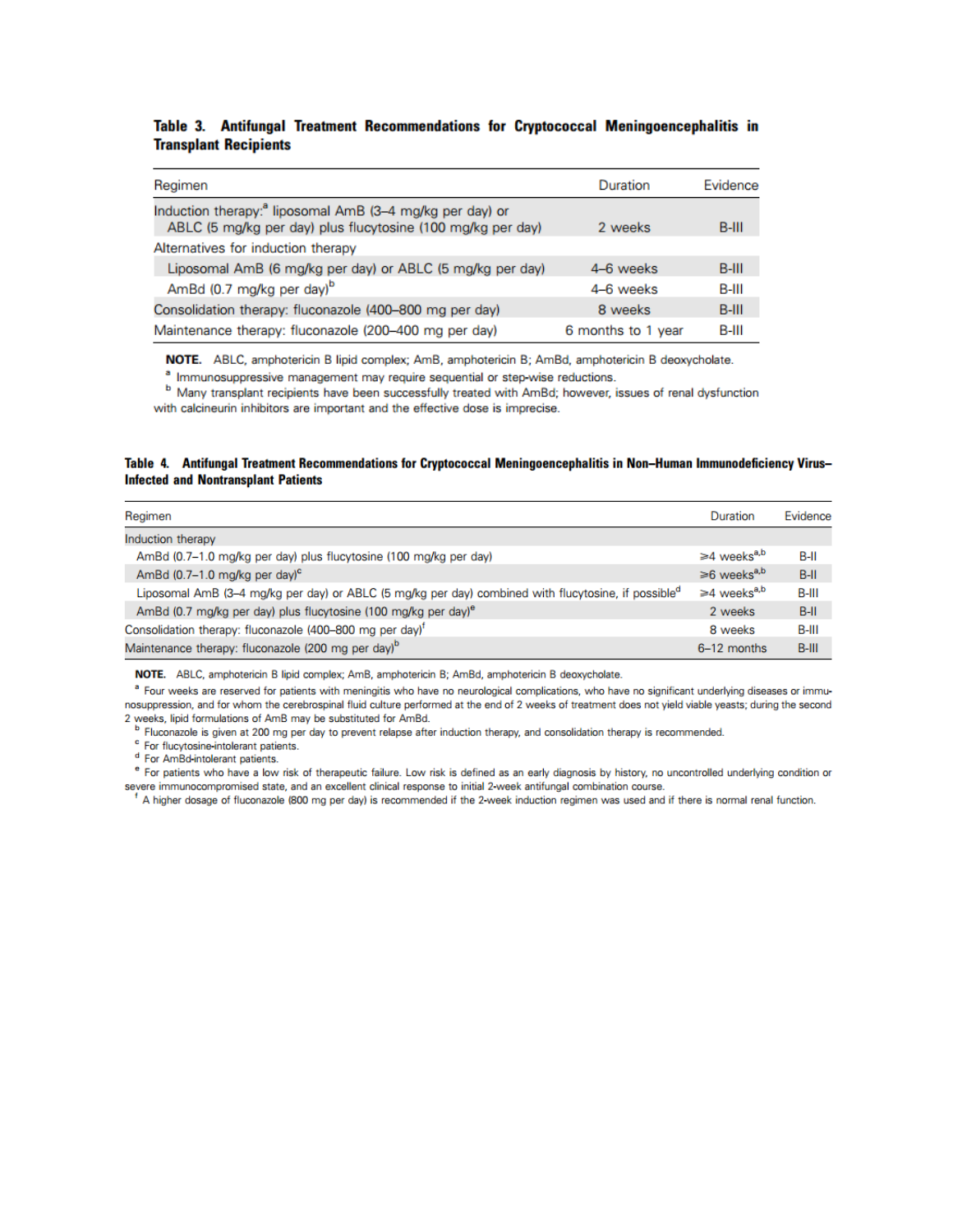| Patient group                                                                                                                                                            | Initial antifungal regimen   | Duration      | Evidence |
|--------------------------------------------------------------------------------------------------------------------------------------------------------------------------|------------------------------|---------------|----------|
| Immunosuppressed patients and immunocompetent<br>patients with mild-to-moderate pulmonary<br>cryptococcosis                                                              | Fluconazole (400 mg per day) | $6-12$ months | $B-III$  |
| Immunosuppressed patients <sup>a</sup> and immunocompetent pa-<br>tients with severe pulmonary cryptococcosis<br>Patients with nonmeningeal, nonpulmonary cryptococcosis | Same as CNS disease          | 12 months     | B-III    |
| Patients with cryptococcemia                                                                                                                                             | Same as CNS disease          | 12 months     | B-III    |
| Patients for whom CNS disease has been ruled out<br>with no fungemia, with a single site of infection, and<br>with no immunosuppressive risk factors                     | Fluconazole 400 mg per day   | 6-12 months   | B-III    |

#### Table 5. Antifungal Treatment Recommendations for Nonmeningeal Cryptococcosis

NOTE. CNS, central nervous system.

<sup>a</sup> Should directly rule out CNS disease with lumbar puncture.

## **CONTRAINDICATIONS**

Flucytosine should not be used in patients with a known hypersensitivity to the drug.

## **WARNINGS**

Flucytosine must be given with extreme caution to patients with impaired renal function. Since flucytosine is excreted primarily by the kidneys, renal impairment may lead to accumulation of the drug. Flucytosine serum concentrations should be monitored to determine the adequacy of renal excretion in such patients. Dosage adjustments should be made in patients with renal insufficiency to prevent progressive accumulation of active drug.

Flucytosine must be given with extreme caution to patients with bone marrow depression. Patients may be more prone to depression of bone marrow function if they: 1) have a hematologic disease, 2) are being treated with radiation or drugs which depress bone marrow, or 3) have a history of treatment with such drugs or radiation. Bone marrow toxicity can be irreversible and may lead to death in immunosuppressed patients. Frequent monitoring of hepatic function and of the hematopoietic system is indicated during therapy.

## **PRECAUTIONS**

Before therapy with Flucytosine is instituted, electrolytes (because of hypokalemia) and the hematologic and renal status of the patient should be determined (see **WARNINGS**). Close monitoring of the patient during therapy is essential.

## **Laboratory Tests**

Since renal impairment can cause progressive accumulation of the drug, blood concentrations and kidney function should be monitored during therapy. Hematologic status (leucocyte and thrombocyte count) and liver function (alkaline phosphatase, SGOT and SGPT) should be determined at frequent intervals during treatment as indicated.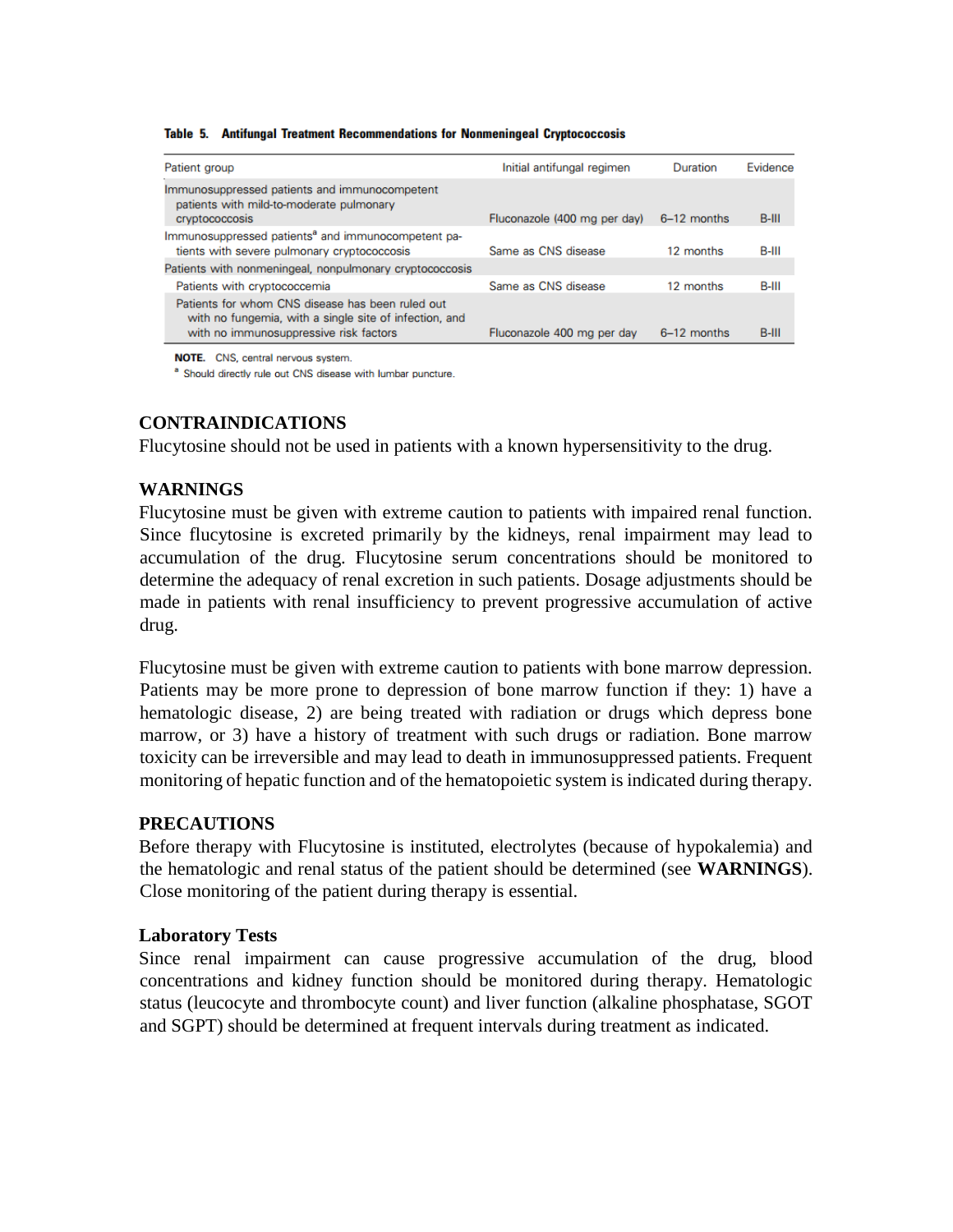## **Drug Interactions**

Cytosine arabinoside, a cytostatic agent, has been reported to inactivate the antifungal activity of flucytosine by competitive inhibition. Drugs which impair glomerular filtration may prolong the biological half-life of flucytosine.

## **Drug/Laboratory Test Interactions**

Measurement of serum creatinine levels should be determined by the Jaffé reaction, since Flucytosine does not interfere with the determination of creatinine values by this method. Most automated equipment for measurement of creatinine makes use of the Jaffé reaction.

# **Carcinogenesis, Mutagenesis, Impairment of Fertility**

Flucytosine has not undergone adequate animal testing to evaluate carcinogenic potential. The mutagenic potential of flucytosine was evaluated in Ames-type studies with five different mutants of *S. typhimurium* and no mutagenicity was detected in the presence or absence of activating enzymes. Flucytosine was nonmutagenic in three different repair assay systems (i.e., rec, uvr and pol).

There have been no adequate trials in animals on the effects of flucytosine on fertility or reproductive performance. The fertility and reproductive performance of the offspring  $(F_1)$ generation) of mice treated with 100 mg/kg/day (345 mg/M<sup>2</sup>/day or 0.059 times the human dose), 200 mg/kg/day (690 mg/M<sup>2</sup>/day or 0.118 times the human dose) or 400 mg/kg/day (1380 mg/ $M^2$ /day or 0.236 times the human dose) of flucytosine on days 7 to 13 of gestation was studied; the *in utero* treatment had no adverse effect on the fertility or reproductive performance of the offspring.

## **Pregnancy: Teratogenic Effects. Pregnancy Category C**

Flucytosine was shown to be teratogenic (vertebral fusions) in the rat at doses of 40 mg/kg/day (298 mg/ $M^2$ /day or 0.051 times the human dose) administered on days 7 to 13 of gestation. At higher doses (700 mg/kg/day; 5208 mg/ $M^2$ /day or 0.89 times the human dose administered on days 9 to 12 of gestation), cleft lip and palate and micrognathia were reported. Flucytosine was not teratogenic in rabbits up to a dose of 100 mg/kg/day (1423 mg/ $M^2$ /day or 0.243 times the human dose) administered on days 6 to 18 of gestation. In mice, 400 mg/kg/day of flucytosine (1380 mg/ $M^2$ /day or 0.236 times the human dose) administered on days 7 to 13 of gestation was associated with a low incidence of cleft palate that was not statistically significant. There are no adequate and well-controlled studies in pregnant women. Flucytosine should be used during pregnancy only if the potential benefit justifies the potential risk to the fetus.

# **Nursing Mothers**

It is not known whether this drug is excreted in human milk. Because many drugs are excreted in human milk and because of the potential for serious adverse reactions in nursing infants from Flucytosine, a decision should be made whether to discontinue nursing or to discontinue the drug, taking into account the importance of the drug to the mother.

## **Pediatric Use**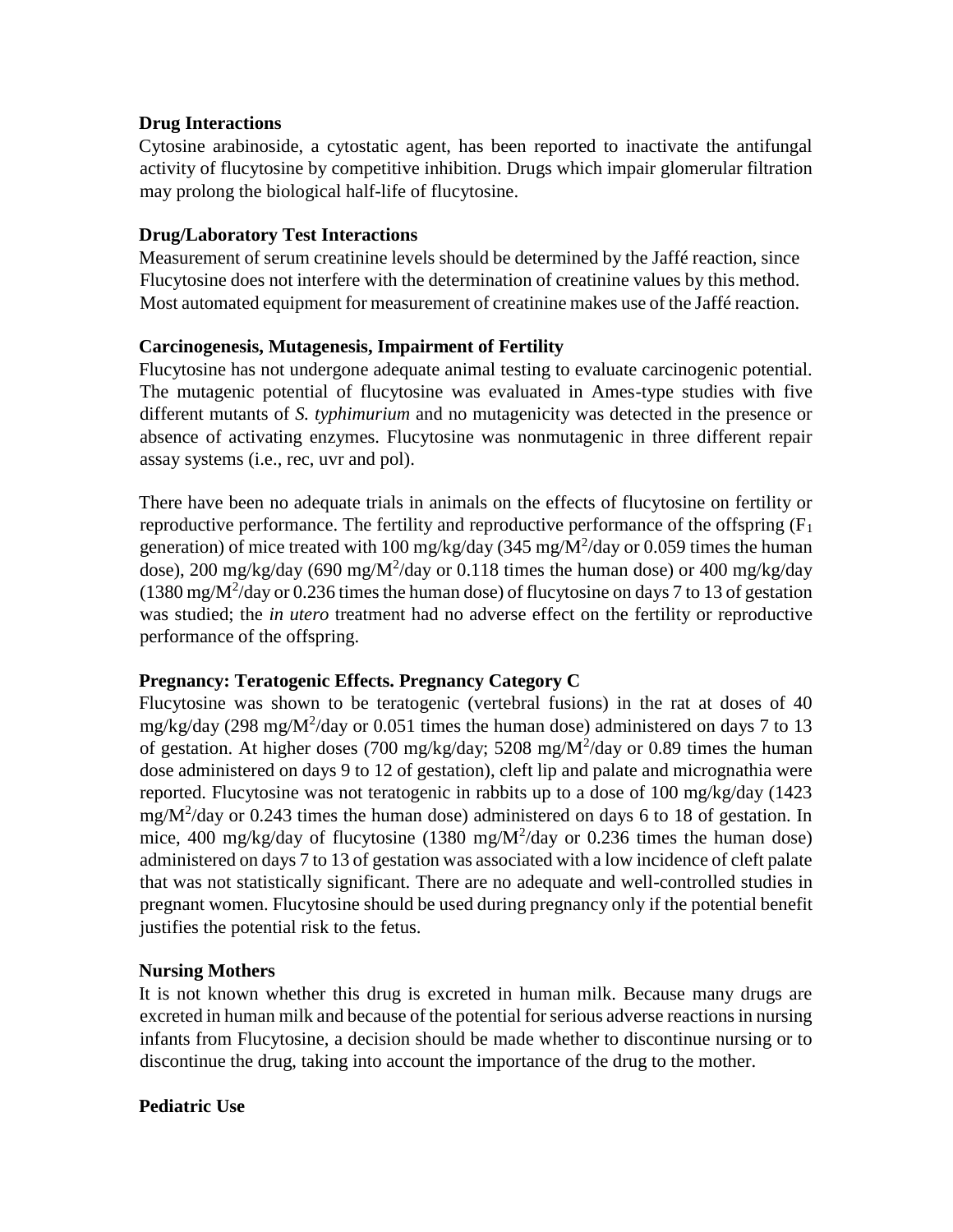The efficacy and safety of flucytosine have not been systematically studied in pediatric patients. A small number of neonates have been treated with 25 to 200 mg/kg/day of flucytosine, with and without the addition of amphotericin B, for systemic candidiasis. No unexpected adverse reactions were reported in these patients. It should be noted, however, that hypokalemia and acidemia were reported in one patient who received flucytosine in combination with amphotericin B, and anemia was observed in a second patient who received flucytosine alone. Transient thrombocytopenia was noted in two additional patients, one of whom also received amphotericin B.

# **ADVERSE REACTIONS**

The adverse reactions which have occurred during treatment with flucytosine are grouped according to organ system affected.

*Cardiovascular:* Cardiac arrest, myocardial toxicity, ventricular dysfunction.

*Respiratory:* Respiratory arrest, chest pain, dyspnea.

*Dermatologic:* Rash, pruritus, urticaria, photosensitivity.

*Gastrointestinal:* Nausea, emesis, abdominal pain, diarrhea, anorexia, dry mouth, duodenal ulcer, gastrointestinal hemorrhage, acute hepatic injury with possible fatal outcome in debilitated patients, hepatic dysfunction, jaundice, ulcerative colitis, bilirubin elevation, increased hepatic enzymes.

*Genitourinary:* Azotemia, creatinine and BUN elevation, crystalluria, renal failure. *Hematologic:* Anemia, agranulocytosis, aplastic anemia, eosinophilia, leukopenia, pancytopenia, thrombocytopenia

*Neurologic:* Ataxia, hearing loss, headache, paresthesia, parkinsonism, peripheral neuropathy, pyrexia, vertigo, sedation, convulsions.

*Psychiatric:* Confusion, hallucinations, psychosis.

*Miscellaneous:* Fatigue, hypoglycemia, hypokalemia, weakness, allergic reactions, Lyell's syndrome.

# **OVERDOSAGE**

There is no experience with intentional overdosage. It is reasonable to expect that overdosage may produce pronounced manifestations of the known clinical adverse reactions. Prolonged serum concentrations in excess of 100 µg/mL may be associated with an increased incidence of toxicity, especially gastrointestinal (diarrhea, nausea, vomiting), hematologic (leukopenia, thrombocytopenia) and hepatic (hepatitis).

In the management of overdosage, prompt gastric lavage or the use of an emetic is recommended. Adequate fluid intake should be maintained, by the intravenous route if necessary, since flucytosine is excreted unchanged via the renal tract. The hematologic parameters should be monitored frequently; liver and kidney function should be carefully monitored. Should any abnormalities appear in any of these parameters, appropriate therapeutic measures should be instituted.